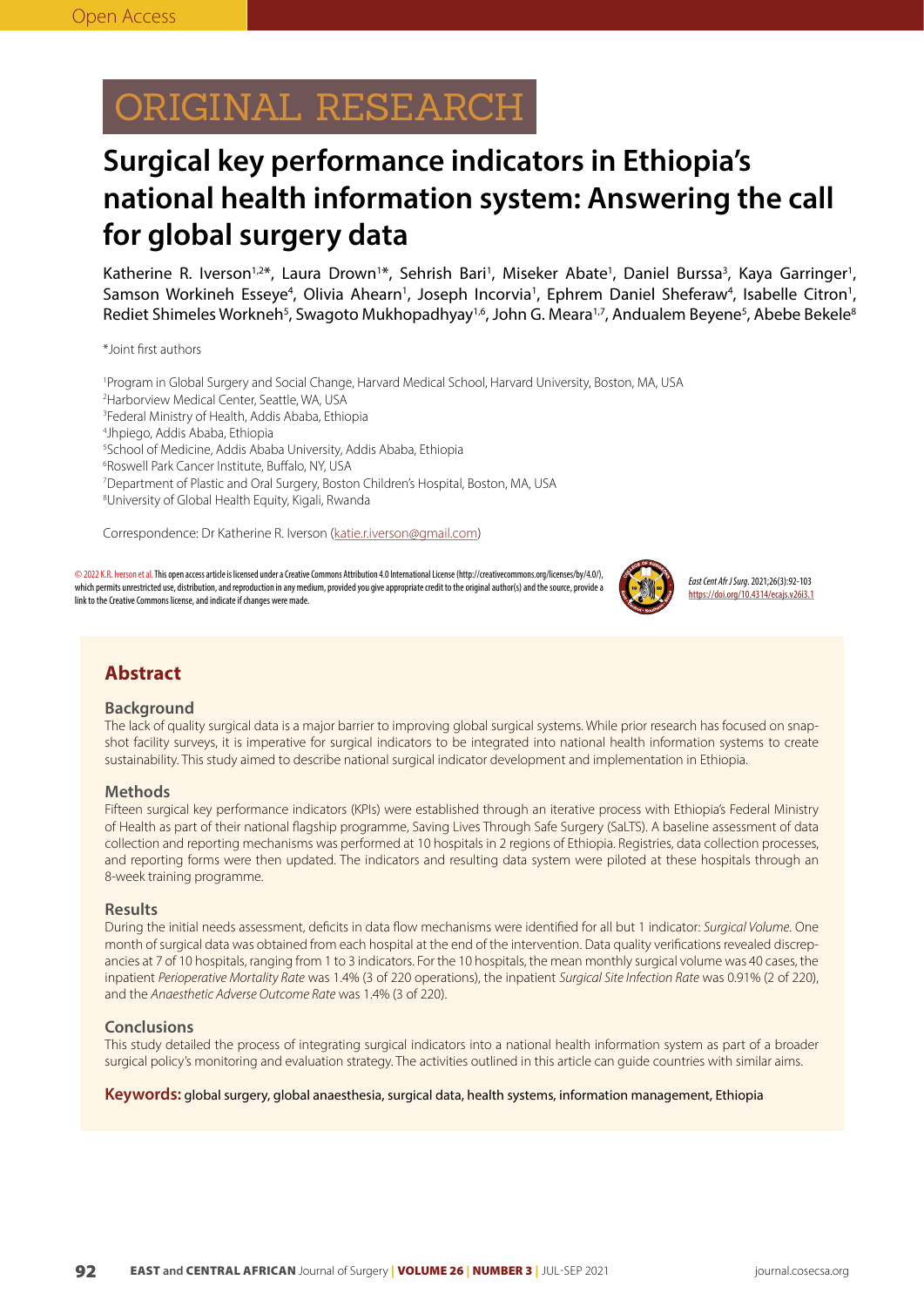## **Introduction**

Intil recently, surgery was a widely overlooked area of global health, but it has recently gained increasing attention as an indispensable aspect of universal healthcare.[\[1\]](#page-9-0),[\[2\]](#page-9-1) The 2015 *Lancet* Commission on Global Surgery highlighted the need for increased focus on strengthening surgical systems in low- and middle-income countries (LMICs).[[3\]](#page-9-2) Understanding the current state of surgical care in these settings requires the availability of adequate information. While consensus indicators and data collection systems exist for other prominent fields of global health, such as maternal and child health and infectious diseases, surgical data are often unavailable, incomplete, or of low quality in many places.

Citing this lack of available data, the *Lancet* Commission on Global Surgery proposed a set of 6 core surgical indicators to measure access to safe and affordable surgical care globally.[\[3](#page-9-2)] Four of these indicators have been incorporated into the World Bank's World Development Indicators and recommended by the World Health Organization.[[4](#page-9-3)] Surgical data including such indicators are imperative for understanding the current state of surgery in each country.[[5\]](#page-9-4) These data may then be used to explore the strengths and weaknesses of surgical services and improve surgical, obstetric, and anaesthesia care globally.[\[6\]](#page-9-5) Although sporadic efforts have been undertaken to measure surgical systems, there are few, if any, examples of surgical data being systematically and prospectively collected, aggregated, reported, and leveraged within the context of a national health data system. $[6]$  $[6]$ , $[7]$  $[7]$ 

The Saving Lives Through Safe Surgery (SaLTS) initiative was launched by the Ethiopian Federal Ministry of Health (FMOH) in December 2015 in response to World Health Assembly Resolution 68.15.[[8\]](#page-9-7) SaLTS is Ethiopia's national flagship programme for improving surgical service access and quality in the country.[\[9\]](#page-9-8) Its eighth strategic pillar, "Excellence in Monitoring and Evaluation", includes a 2-prong approach to surgical data collection in the country.[\[10\]](#page-9-9) The first prong involves a cross-sectional hospital survey tool completed every 1 to 2 years to evaluate the surgical system, and the second includes 15 key performance indicators (KPIs) prospectively collected and reported routinely for regular monitoring of surgical services.[[11](#page-10-0)]

This study focused on the development of Ethiopia's surgical KPIs as a national monitoring and evaluation framework for surgical services, as well as the design and results of an intervention to pilot and collect these indicators in 10 public hospitals. The study aimed to demonstrate a process for integrating surgical data into a national health information system and outline lessons to inform similar implementation efforts.

### **Methods**

## **Development of Ethiopia's KPIs for surgery**

Starting in 2016, Ethiopia's FMOH collaborated with Harvard's Program in Global Surgery and Social Change (PGSSC) to develop the monitoring and evaluation strategy for Ethiopia's national surgical programme, SaLTS.[\[9](#page-9-8)] This collaboration was part of the GE Foundation's Safe Surgery 2020, an international collaboration among health ministries, academic institutions, and nongovernmental organizations that aims to reduce preventable deaths from surgical diseases internationally. A list of 15 surgical indicators was selected to provide basic information on the state of surgery in the health system, inform SaLTS implementation activities, and provide regular feedback regarding hospital surgical performance and the efficacy of SaLTS activities. For each indicator, definitions, formulas, data sources, data elements needed for indicator calculation, and reporting expectations were developed and finalized in mid-2017 [\(Table 1](#page-2-0)).[\[12\]](#page-10-1),[\[13\]](#page-10-2)

In late 2017, Ethiopia's Health Services Quality Directorate revised its national hospital data collection strategy, providing an opportunity for the integration of these indicators. The Hospital Performance Monitoring and Improvement (HPMI) updates were part of a larger effort to transform Ethiopia's health sector and incorporate new initiatives, such as SaLTS, into a health strategy aimed at improving the quality of health services and equality of healthcare access. [\[14\]](#page-10-3) Nine of the 15 SaLTS KPIs were accepted for nationallevel collection, starting in 2018, as part of the second edi-tion of the HPMI [\(Table 1](#page-2-0)).[[14](#page-10-3)] These 9 KPIs were chosen by the FMOH and national health information representatives based on their countrywide relevance, applicability in a broad range of hospital settings, and feasibility of collection within current data systems on a monthly timeline.

#### **Initial needs assessment**

An intervention was developed to pilot these indicators in Ethiopian hospitals and lay the foundation for national scaleup. Site visits were conducted at 10 hospitals in the Amhara and Tigray regions in November 2017 and January 2018, respectively, to evaluate current data collection and reporting methods. Regions were chosen by the FMOH, and hospitals were selected by the Regional Health Bureaus (RHBs), including 8 primary-level hospitals and 2 general hospitals (both in Tigray).[[15\]](#page-10-4) Amhara and Tigray were chosen by the FMOH based on the RHBs' enthusiasm for participation, expected ease of collaboration, and anticipated political stability. Hospital selection was performed by the RHBs and local partners from Jhpiego based on the hospitals' abilities to provide basic surgical care and hospital director amenability to participating in the programme.

Current data practices were assessed by observing the flow of information from patient charts to hospital registries and from hospital registries to regional KPI reporting forms in the Health Management Information System (HMIS). Personnel responsible for each step were also noted. Amhara was the first region of implementation, and thus the data training programme was based primarily on the initial evaluation in Amhara and later adapted for Tigray. Each Amhara hospital's data system was graded on 4 criteria: (1) KPI data elements included in registries; (2) personnel with defined roles for data collection and entry; (3) standardized HMIS validation checks assessing the consistency between patient charts, registries, and KPI forms; and (4) accurate defini-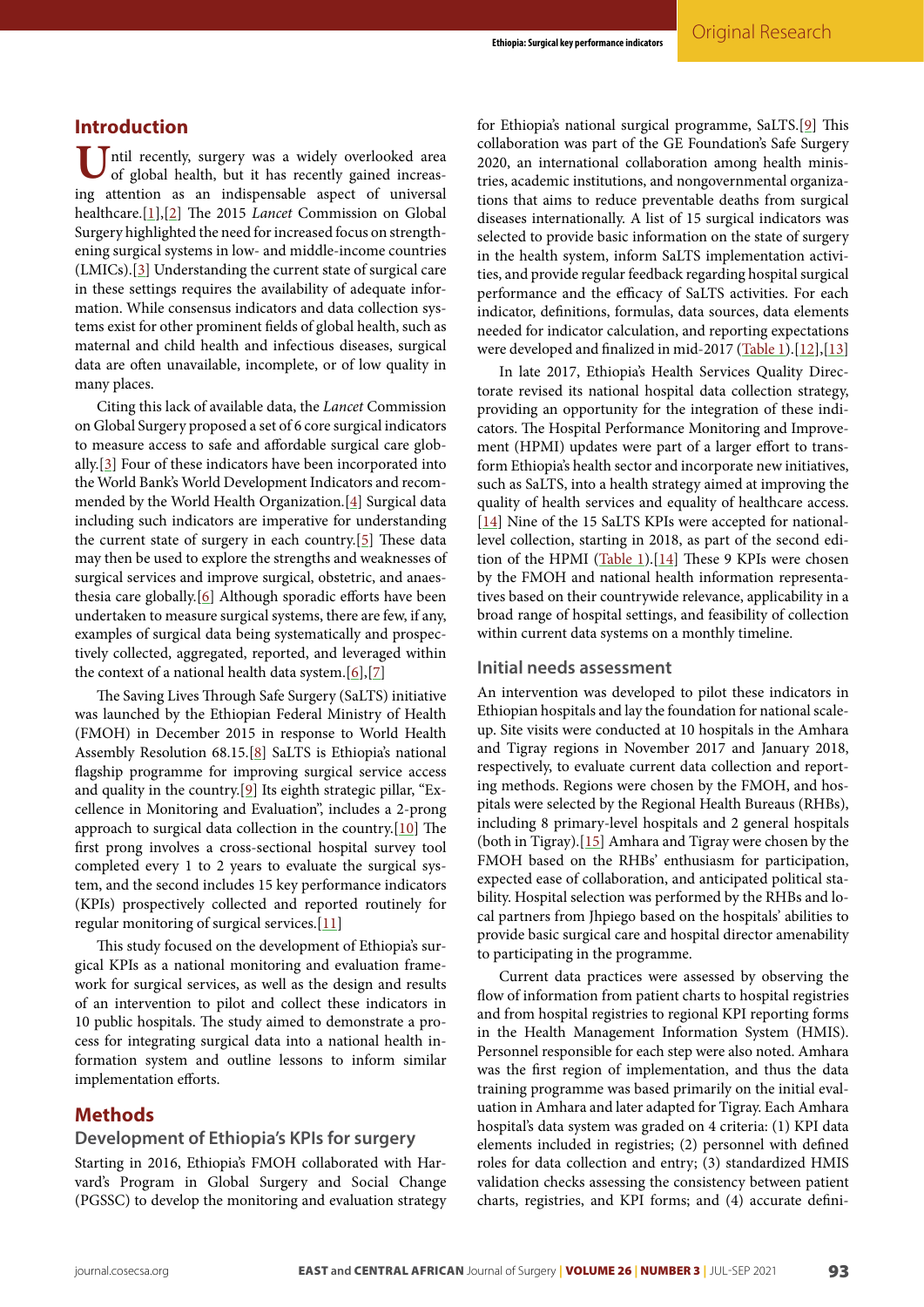<span id="page-2-0"></span>

| Table 1. SaLTS key performance indicators                           |                                                                                                                                                                                                                                                                                                                                                                                                                                                                                                                                                                                                                                                                                                                                                                                                                                                                                                                                                 |  |  |  |  |  |
|---------------------------------------------------------------------|-------------------------------------------------------------------------------------------------------------------------------------------------------------------------------------------------------------------------------------------------------------------------------------------------------------------------------------------------------------------------------------------------------------------------------------------------------------------------------------------------------------------------------------------------------------------------------------------------------------------------------------------------------------------------------------------------------------------------------------------------------------------------------------------------------------------------------------------------------------------------------------------------------------------------------------------------|--|--|--|--|--|
| <b>Indicator</b>                                                    | <b>Definition</b>                                                                                                                                                                                                                                                                                                                                                                                                                                                                                                                                                                                                                                                                                                                                                                                                                                                                                                                               |  |  |  |  |  |
| <b>National-level indicators in HPMI (9)</b>                        |                                                                                                                                                                                                                                                                                                                                                                                                                                                                                                                                                                                                                                                                                                                                                                                                                                                                                                                                                 |  |  |  |  |  |
| Surgical Volume <sup>a,b</sup>                                      | The total number of major surgical procedures performed in an operating<br>theatre per 100 000 population per year.<br>Note: A major surgical procedure is defined as any procedure conducted in                                                                                                                                                                                                                                                                                                                                                                                                                                                                                                                                                                                                                                                                                                                                                |  |  |  |  |  |
|                                                                     | an operating theatre under general, spinal, or major regional anaesthesia.                                                                                                                                                                                                                                                                                                                                                                                                                                                                                                                                                                                                                                                                                                                                                                                                                                                                      |  |  |  |  |  |
| Perioperative Mortality Rate (POMR) <sup>a,b</sup>                  | The all-cause death rate before discharge among patients who underwent<br>a major surgical procedure in an operating theatre during the reporting<br>period.                                                                                                                                                                                                                                                                                                                                                                                                                                                                                                                                                                                                                                                                                                                                                                                    |  |  |  |  |  |
|                                                                     | Note: Stratified by emergency and elective major procedures.                                                                                                                                                                                                                                                                                                                                                                                                                                                                                                                                                                                                                                                                                                                                                                                                                                                                                    |  |  |  |  |  |
| Rate of Safe Surgery Checklist Utilization <sup>a</sup>             | The proportion of surgical procedures for which the safe surgery checklist<br>was fully implemented.                                                                                                                                                                                                                                                                                                                                                                                                                                                                                                                                                                                                                                                                                                                                                                                                                                            |  |  |  |  |  |
| Surgical Site Infection (SSI) Rate <sup>a</sup>                     | The proportion of all major operations with an infection occurring at the site<br>of the surgical wound before the patient was discharged. One or more of the<br>following criteria should be met:<br>Purulent drainage from the incision wound<br>Positive culture from a wound swab or aseptically aspirated fluid or tissue<br>Spontaneous wound dehiscence or deliberate wound revision/opening by<br>the surgeon in the presence of: pyrexia >38°C or localized pain or tenderness<br>Wound pain, tenderness, localized swelling, redness, or heat AND incision<br>opened by the surgeon or spontaneously dehisced                                                                                                                                                                                                                                                                                                                         |  |  |  |  |  |
|                                                                     | Note: A major surgical procedure is defined as any procedure conducted in<br>an operating theatre under general, spinal, or major regional anaesthesia.                                                                                                                                                                                                                                                                                                                                                                                                                                                                                                                                                                                                                                                                                                                                                                                         |  |  |  |  |  |
| Anaesthetic Adverse Outcome Rate <sup>a</sup>                       | The percentage of surgical patients for whom any of the following occurred:<br>(1) cardiorespiratory arrest, (2) high spinal anaesthesia, or (3) inability to<br>secure airway<br>Cardiorespiratory arrest is defined as the cessation of cardiac activity, as<br>evidenced by:<br>Chest compressions being performed<br>Loss of femoral, carotid, and apical pulse with electrocardiography changes<br>High spinal anaesthesia is defined by the following criteria within 15 minutes<br>of administration of spinal anaesthesia:<br>Patient experiences loss of sensation in the shoulder AND<br>Need for positive pressure ventilation after administration of spinal anaes-<br>thesia<br>Includes any administration of spinal anaesthesia extending above the T4<br>level<br>Inability to secure the airway is defined by:<br>Having to awaken patient due to inability to intubate<br>Cardiorespiratory arrest due to failure to intubate |  |  |  |  |  |
| Delay for Elective Surgical Admission                               | The mean number of days that patients who underwent major elective<br>surgery during the reporting period waited for admission (i.e., the mean<br>number of days between the date each patient was added to the waiting list<br>until his or her date of admission for surgery).                                                                                                                                                                                                                                                                                                                                                                                                                                                                                                                                                                                                                                                                |  |  |  |  |  |
| Mean Duration of In-Hospital, Pre-Elective<br><b>Operative Stay</b> | The mean number of days patients waited in the hospital (after admission)<br>to undergo elective surgery during the reporting period.                                                                                                                                                                                                                                                                                                                                                                                                                                                                                                                                                                                                                                                                                                                                                                                                           |  |  |  |  |  |
| <b>Blood Unavailability Ratio for Surgical Patients</b>             | The percentage of major surgical or obstetric cases that are referred or can-<br>celled because of blood unavailability.                                                                                                                                                                                                                                                                                                                                                                                                                                                                                                                                                                                                                                                                                                                                                                                                                        |  |  |  |  |  |
| <b>Surgical Patient Satisfaction</b>                                | The mean hospital rating on a scale from 0-10 using surgical In-Patient As-<br>sessment of Health Care (I-PAHC) surveys.                                                                                                                                                                                                                                                                                                                                                                                                                                                                                                                                                                                                                                                                                                                                                                                                                        |  |  |  |  |  |
|                                                                     | Continued                                                                                                                                                                                                                                                                                                                                                                                                                                                                                                                                                                                                                                                                                                                                                                                                                                                                                                                                       |  |  |  |  |  |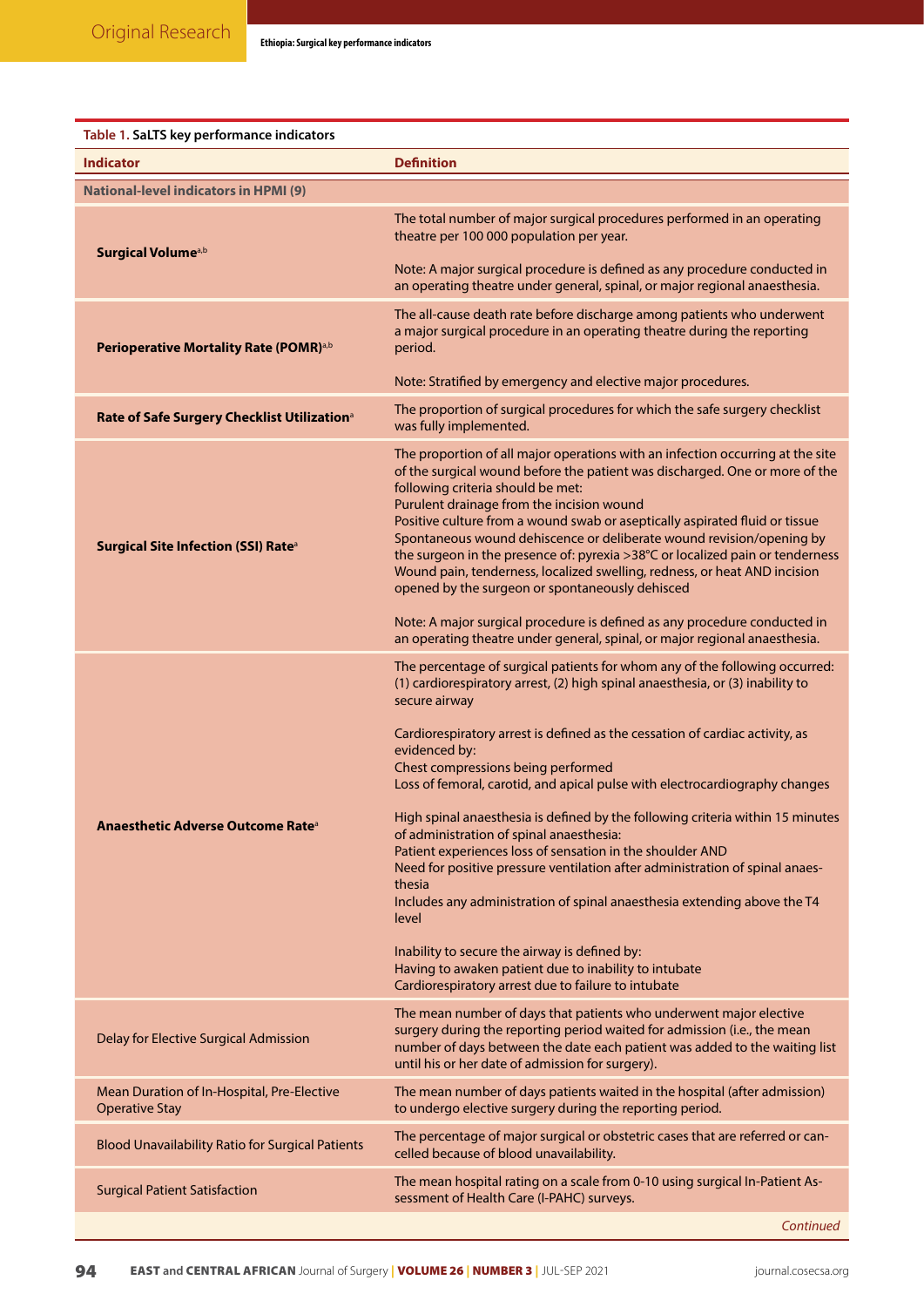| <b>Table 1. Continued</b>                                                                                                                             |                                                                                                                                                                                                                                                                                                              |  |  |  |  |  |
|-------------------------------------------------------------------------------------------------------------------------------------------------------|--------------------------------------------------------------------------------------------------------------------------------------------------------------------------------------------------------------------------------------------------------------------------------------------------------------|--|--|--|--|--|
| <b>Indicator</b>                                                                                                                                      | <b>Definition</b>                                                                                                                                                                                                                                                                                            |  |  |  |  |  |
| <b>Additional SaLTS indicators (6)</b>                                                                                                                |                                                                                                                                                                                                                                                                                                              |  |  |  |  |  |
| <b>Surgical Bed Occupancy Rate</b>                                                                                                                    | The mean percentage of occupied surgical beds during the reporting period.                                                                                                                                                                                                                                   |  |  |  |  |  |
| Surgery, Anaesthesia, and Obstetric (SAO) Pro-<br>vider Density <sup>b</sup>                                                                          | The number of working surgical, anaesthetic, and obstetric physicians, inte-<br>grated emergency surgical officers, and anaesthetic providers, including BSc<br>anaesthetists, nurse anaesthetists, and "others" (nurses, MSc anaesthetists,<br>and health officers) per 100 000 population.                 |  |  |  |  |  |
| <b>Rate of First Elective Case On-Time Theatre</b><br>Performance                                                                                     | The percentage of first elective cases that began at or before the scheduled<br>time (per agreed hospital protocol) during the reporting period.                                                                                                                                                             |  |  |  |  |  |
| Rate of Cancellation of Elective Surgery                                                                                                              | The percentage of elective operations that were cancelled on the planned<br>day of surgery.                                                                                                                                                                                                                  |  |  |  |  |  |
| Emergency (2 h) Surgical Access <sup>b</sup>                                                                                                          | The proportion of patients requiring emergency surgical care whose travel<br>time from when they first seek care to their arrival at a facility providing any<br>of the selected bellwether procedures (caesarean delivery, laparotomy, or<br>open fracture stabilization) is less than or equal to 2 hours. |  |  |  |  |  |
| Protection Against Catastrophic Expenditure <sup>b</sup>                                                                                              | The proportion of households protected against catastrophic expenditure<br>from direct out-of-pocket payments for surgical and anaesthesia care.                                                                                                                                                             |  |  |  |  |  |
| Safe Surgery 2020 Indicator (1)                                                                                                                       |                                                                                                                                                                                                                                                                                                              |  |  |  |  |  |
| Surgical Referrals Out <sup>a</sup>                                                                                                                   | The total number of patients referred out of the hospital for surgical services<br>after an on-site assessment by a medical professional during the reporting<br>period.                                                                                                                                     |  |  |  |  |  |
| The Saving Lives Through Safe Surgery (SaLTS) key performance indicators for Ethiopia's national surgical programme include 15 indicators: 9 incorpo- |                                                                                                                                                                                                                                                                                                              |  |  |  |  |  |

The Saving Lives Through Safe Surgery (SaLTS) key performance indicators for Ethiopia's national surgical programme include 15 indicators: 9 incorporated into the national Health Performance Monitoring and Improvement (HPMI) framework (red) and 6 additional indicators (yellow). One additional indicator *(Surgical Referrals Out*, in grey) was incorporated into the intervention for Safe Surgery 2020 programmatic interest.

<sup>a</sup>The 6 indicators of focus for the study data intervention are in bold for emphasis.

b Indicators that are also part of the *Lancet* Commission on Global Surgery

tions in the KPI reporting forms. Each indicator was given a point score of 0 or 1 for each of these 4 criteria. All components necessary for calculating the KPI had to be present in a hospital-based registry to receive 1 point for criterion 1. Each element of the indicator had to have an identified person responsible for recording the value in a registry to receive 1 point for criterion 2. For criterion 3, the KPI focal person responsible for combining and reporting monthly data was required to have knowledge of the pathway for finding the indicator data components in the registries and the ability to verify the data presented in the registries through patient chart revision. Finally, for criterion 4, there had to be a KPI reporting form available with the correct indicator definition to receive 1 point. Indicators that satisfied all 4 criteria were placed in the A category (4 points), those missing 1 or 2 criteria were placed in the B category (2-3 points), and those missing 3 or more criteria were placed in the C category (0-1 point).

This initial assessment was performed for the 9 national-level surgical KPIs, as well as 1 additional indicator—the number of surgical referrals out of the facility—which was relevant to Safe Surgery 2020 programmes but not included in the SaLTS KPIs. *Surgical Referrals Out* was expected to change with Safe Surgery 2020 programmes aimed at increasing surgical capacity at these hospitals and, thus, was included in the training for this subset of hospitals.

However, this indicator was not determined to be as nationally and internationally significant for long-term and countrywide policy and, thus, was not incorporated into the SaLTS indicators.

#### **Data collection tools**

Hospital registers were chosen as the primary mode for recording the components of each indicator. Existing FMOH registers (*Operating Room Register*, *Anesthesia Logbook*, *Inpatient Admission/Discharge Register*, *Inpatient Ward Register*, *Referral Register*) were modified to include indicator data elements, and 2 new registers (*Operation Room Scheduling Register* and *Surgical Site Infection Logbook*) were also created. When implemented at a single facility, this suite of registers was designed to enable the collection of all datapoints necessary for KPI calculation.

The updated registries facilitated the aggregation of data elements onto newly revised KPI reporting forms. KPIs were calculated from these components and reported by region [\(Figure 1\)](#page-4-0). This new system allowed for prospective data collection directly from registries, and it eliminated the need to retrospectively review patient charts for KPI data elements [\(Supplementary Files](http://journal.cosecsa.org/index.php/ECAJS/20210003-supp), also available at <https://www.pgssc.org/ethiopia> and [https://www.pgssc.](https://www.pgssc.org/national-surgical-planning) [org/national-surgical-planning](https://www.pgssc.org/national-surgical-planning)).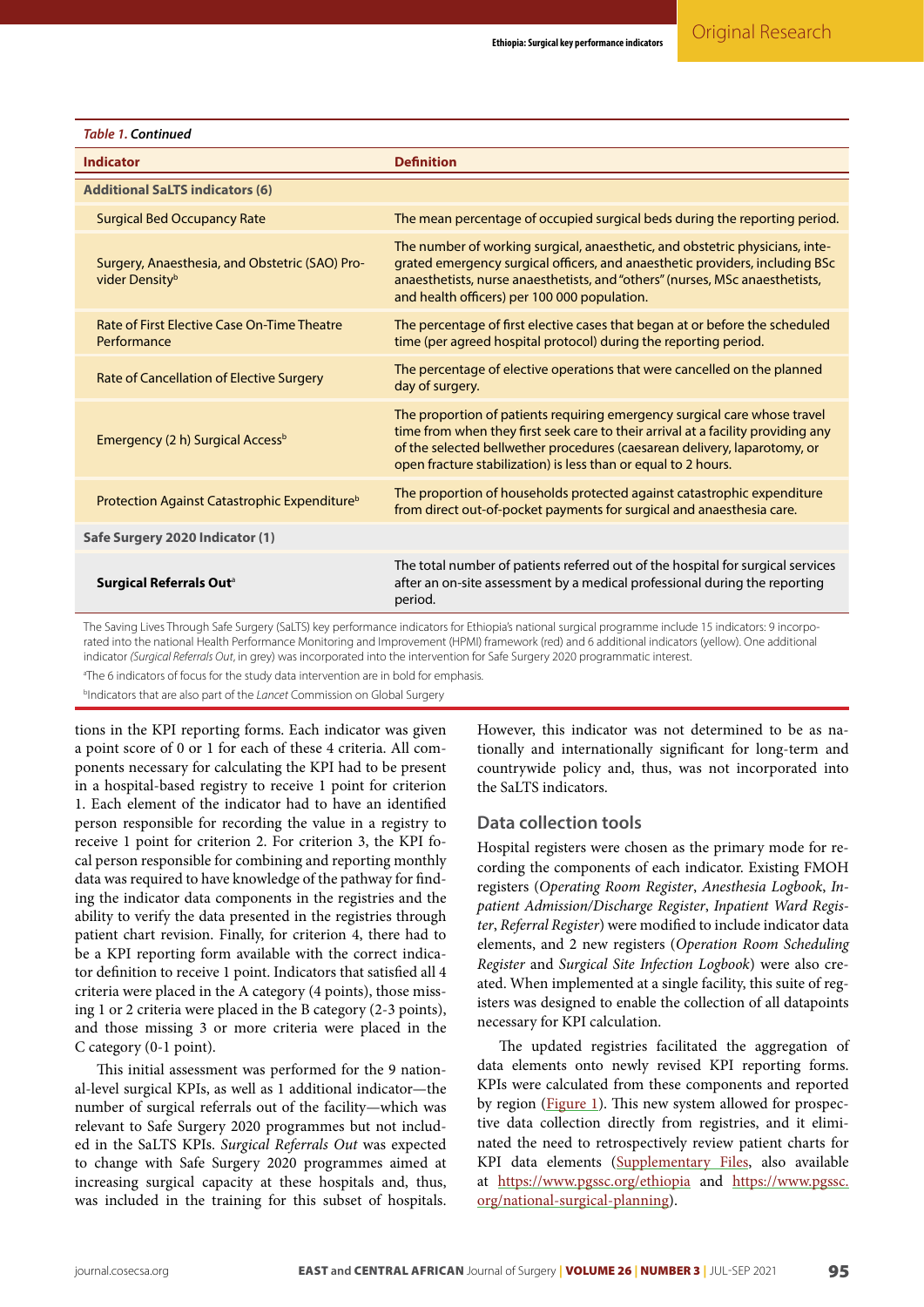<span id="page-4-0"></span>

An electronic data collection system was developed with Research Electronic Data Capture (REDCap; Vanderbilt University, Nashville, TN, USA), an open-source, web-based application, to facilitate the collection of patientlevel registry data and aggregated data elements on KPI reporting forms.[[16](#page-10-5)] The REDCap mobile application was uploaded onto electronic tablets, which were distributed to each hospital.

### **Intervention activities**

The data quality intervention was implemented over an 8-week period in each region: February through April 2018 at 5 Amhara hospitals and May through July 2018 at 5 Tigray hospitals [\(Table 2](#page-5-0)). Eight weeks was chosen to allow sufficient time for the regional and individual hospital training programmes, assessment of 1 month of KPI data to determine data intervention efficacy, and to ensure that a monitoring and evaluation system was in place before the implementation of Safe Surgery 2020 programme activities. Four local clinical mentors from each region were chosen by local Safe Surgery 2020 partners and RHBs based on previous leadership roles. Along with the research team, the clinical mentors were trained to provide on-site supervision to the hospital teams. Hospital teams were trained on the new indicators during a 2-day workshop in each region. Training topics included indicator definitions, data collection processes, calculation, and reporting. For the next 8 weeks, the new methods were implemented at these 10 hospital sites. Weekly visits with the research team and mentors provided ongoing training, supportive supervision, and data quality verification. REDCap was used for remote data quality checks. Following the 8-week period, mentors continued monthly hospital visits.

## **Data quality verification**

At the conclusion of the intervention, 1 month of surgical indicator data (April 2018 in Amhara and June 2018 in Tigray) was reported from each hospital, congruent with standard practices of monthly KPI reporting to the RHB. Data quality checks were performed by clinical mentors and study supervisors by verifying the register data and indicator calculations. Discrepancies were resolved by discussion between the mentors and hospital teams.

### **Programme dissemination**

Study activities concluded with a 1-day analysis and reporting workshop for each region, attended by hospital team members and leadership, research team members, RHBs, and FMOH representatives. During these workshops, hospital teams shared their KPI data, verified these data with study team members, and participated in experience-sharing activities to troubleshoot challenges and develop strategies for surgical data quality improvement.

Shortly after concluding data intervention activities, the study team attended a final meeting with the FMOH to discuss study outcomes, provide recommendations for roll-out, and distribute the new suite of registers. An implementation manual, created by Harvard's Program in Global Surgery and Social Change for the initial training and adapted following the conclusion of the intervention, was provided to the FMOH to guide surgical KPI dissemination ([Supplementary](http://journal.cosecsa.org/index.php/ECAJS/20210003-supp) [Files](http://journal.cosecsa.org/index.php/ECAJS/20210003-supp) and [https://www.pgssc.org/ethiopia\)](https://www.pgssc.org/ethiopia).

### **Ethical approval**

Institutional review board approval was obtained from Harvard Medical School and the Ethiopian Public Health Institute for all study activities.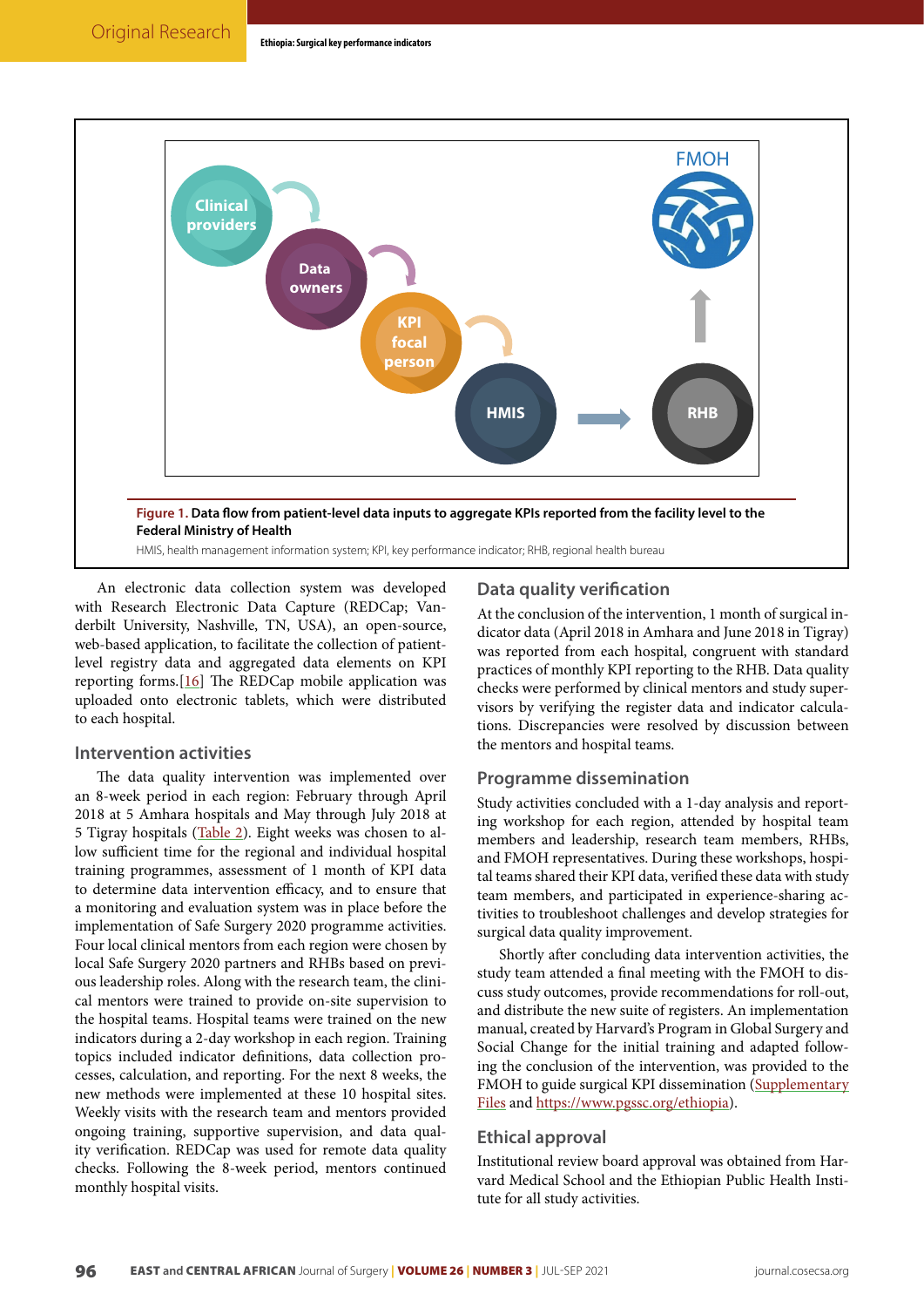<span id="page-5-0"></span>

| Table 2. Data intervention schedule and description of activities                                  |                                                                                                                                                                                                                                                                                                                                                                                                                       |                                                                                                                                                                                                                                                                                                                                                                                                                                                             |
|----------------------------------------------------------------------------------------------------|-----------------------------------------------------------------------------------------------------------------------------------------------------------------------------------------------------------------------------------------------------------------------------------------------------------------------------------------------------------------------------------------------------------------------|-------------------------------------------------------------------------------------------------------------------------------------------------------------------------------------------------------------------------------------------------------------------------------------------------------------------------------------------------------------------------------------------------------------------------------------------------------------|
| <b>Intervention event</b>                                                                          | <b>Participants</b>                                                                                                                                                                                                                                                                                                                                                                                                   | <b>Content and activities</b>                                                                                                                                                                                                                                                                                                                                                                                                                               |
| Week 1, Part 1                                                                                     |                                                                                                                                                                                                                                                                                                                                                                                                                       |                                                                                                                                                                                                                                                                                                                                                                                                                                                             |
| Training of trainers<br>• 2-day training                                                           | • 4 local clinical mentors for each region<br>¤ Surgeon<br>¤ OB/GYN<br>$\overline{a}$ 2 nurse anaesthetists<br>• 2 study supervisors (Ethiopian surgeons,<br>members of SaLTS technical working<br>group)<br>• 12 data quality trainers from Safe Surgery<br>2020 partners and data intervention<br>implementation team<br>• Regional Health Bureau<br>• SaLTS Technical Working Group, Federal<br>Ministry of Health | • Surgery monitoring and evaluation<br>• Indicator definitions<br>• Collection and reporting methods<br>• Role in coaching and supervising<br>hospital teams during intervention                                                                                                                                                                                                                                                                            |
| Week 1, Part 2                                                                                     |                                                                                                                                                                                                                                                                                                                                                                                                                       |                                                                                                                                                                                                                                                                                                                                                                                                                                                             |
| <b>Regional training</b><br>• 2-day training                                                       | • 34 Amhara participants from 5 hospitals<br>• 38 Tigray participants from 5 hospitals<br>• Hospital team members included:<br>¤ Integrated emergency surgical of-<br>ficer<br>¤ Nurse anaesthetist<br>¤ Theatre nurse<br>¤ Ward nurse<br>¤ Admissions officer<br>¤ KPI focal person<br>¤ Data quality officers<br>¤ Medical director and chief executive<br>officers                                                 | • Definitions, formulas, collection and<br>reporting methods for KPIs<br>• New registries introduced, highlight-<br>ing where KPI data elements are<br>recorded<br>• Introduction to new KPI reporting<br>forms<br>• Small breakout group sessions on the<br>6 KPIs of focus<br>• REDCap electronic database train-<br>ing for KPI focal persons and quality<br>officers                                                                                    |
| Weeks 2-8                                                                                          |                                                                                                                                                                                                                                                                                                                                                                                                                       |                                                                                                                                                                                                                                                                                                                                                                                                                                                             |
| On-site visits at 5 hospitals in each<br>region<br>• Biweekly to weekly visits at each<br>hospital | • PGSSC research team<br>• Local clinical mentors<br>• Study supervisors                                                                                                                                                                                                                                                                                                                                              | • Training, support, and feedback on in-<br>dicator data collection and reporting<br>• Ensuring adoption and accurate use<br>of new registries<br>• Ongoing REDCap training and assess-<br>ment of electronic data completeness<br>• Direct observation of Safe Surgery<br>Checklist use<br>• Patient survey administration<br>• Weekly and monthly KPI reporting<br>form completion<br>• Weekly and monthly data quality as-<br>sessments by local mentors |
| Week 10                                                                                            |                                                                                                                                                                                                                                                                                                                                                                                                                       |                                                                                                                                                                                                                                                                                                                                                                                                                                                             |
| Regional analysis and reporting work-<br>shop<br>• 1-day workshop                                  | • PGSSC research team<br>• Local clinical mentors<br>• Study supervisors<br>• Data quality trainers<br>• Hospital team members<br>• Hospital leadership<br>• Regional Health Bureau<br>• SaLTS Technical Working Group, Federal<br>Ministry of Health                                                                                                                                                                 | • Monthly data from each hospital<br>reported<br>• Comparison between registry data,<br>KPI reporting forms, and REDCap data<br>reported<br>• Troubleshooted problems with cur-<br>rent data collection and reporting<br>system<br>• Discussed and shared strategies for<br>ongoing quality surgical data                                                                                                                                                   |

KPI, key performance indicator; PGSSC, Program in Global Surgery and Social Change (Harvard Medical School, Boston, MA, USA); SaLTS, Saving Lives Through Safe Surgery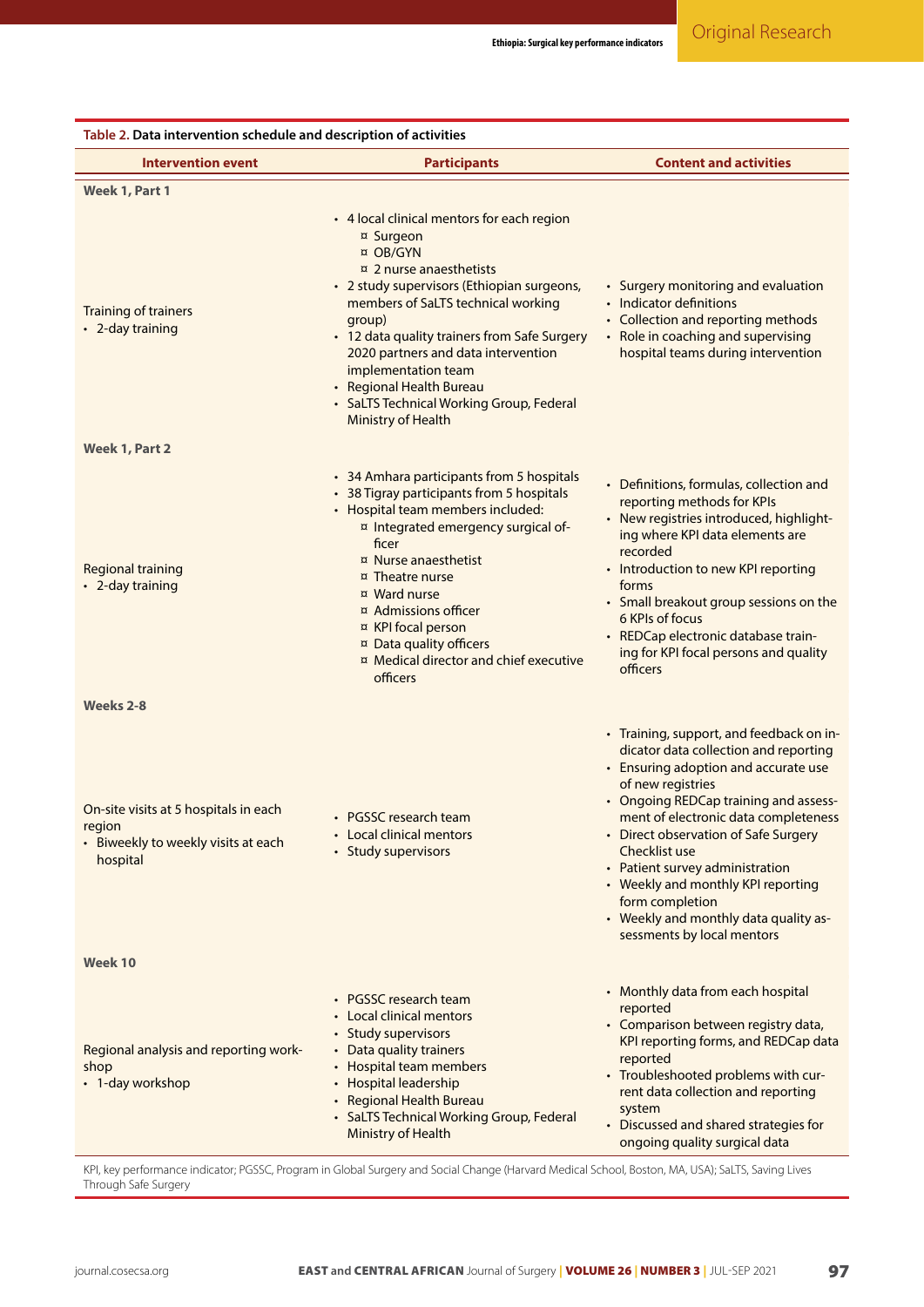#### <span id="page-6-0"></span>**Table 3. Baseline assessment of data collection systems at 5 primary hospitals in Amhara, Ethiopia**

| Key performance indicator                                        |                | $\overline{2}$ | 3              | 4              | 5              |
|------------------------------------------------------------------|----------------|----------------|----------------|----------------|----------------|
| <b>Surgical Volume</b>                                           | $\overline{A}$ | $\overline{A}$ | $\overline{A}$ | $\overline{A}$ | $\overline{A}$ |
| <b>Perioperative Mortality Rate</b>                              | B              | B              | B              | B              | B              |
| <b>Rate of Safe Surgery Checklist Utilization</b>                | B              | B              | B              | B              | B              |
| <b>Surgical Site Infection Rate</b>                              |                | C              | C              |                |                |
| <b>Anaesthesia Adverse Outcome Rate</b>                          | B              | B              | C              | B              | B              |
| <b>Delay for Elective Surgical Admission</b>                     | C              | C              | $\epsilon$     | C              |                |
| <b>Mean Duration of In-Hospital, Pre-Elective Operative Stay</b> | C              | C              | C              |                |                |
| <b>Blood Unavailability Ratio for Surgical Patients</b>          |                | C              | C              | C              |                |
| <b>Surgical Patient Satisfaction</b>                             |                | C              | C              |                |                |
| <b>Surgical Referrals Out</b>                                    | B              | B              | B              | B              |                |

Grading based on 0 or 1 points for 4 criteria: (1) key performance indicator (KPI) data elements included in registries; (2) personnel with defined roles for data collection and entry; (3) standardized health management information system validation checks assessing the consistency between patient charts, registries, and KPI forms; and (4) accurate definitions in the KPI reporting forms.

Category A: no gaps in collection system (4 points)

Category B: Gaps in 1 to 2 data entry points (2-3 points)

Category C: Gaps in 3 or all 4 data entry points (0-1 points)

## **Results**

#### **Initial needs assessment**

Each hospital had a general reporting system for KPIs into the HMIS [\(Figure 1](#page-4-0)). The evaluation of the data collection system for the 9 national-level surgical KPIs and the additional Safe Surgery 2020 indicator in the 5 Amhara hospitals are demonstrated in [Table 3](#page-6-0) and [Figure 2.](#page-8-0) There were no gaps noted for *Surgical Volume* at any hospital (Category A). Imprecisions in the collection, summation, and calculation of data inputs were noted for the remaining indicators, with 18 of 50 KPIs (36%) in the B category and 27 KPIs (54%) in the C category [\(Table 3,](#page-6-0) [Figure 2\)](#page-8-0). Five indicators were in the C category for all 5 hospitals, indicating a complete lack of established data collection and reporting mechanisms for these KPIs.

## **Updated data process**

Based on these findings, an updated system was created to ensure that all patient-level data were being captured for each surgical indicator. A process map was created for each indicator, including the roles of each person responsible for recording and reporting data at each step ([Figure 3](#page-8-1)).

## **Surgical indicator results**

The 1-month indicator results are shown in [Table 4.](#page-7-0) Four of the 10 hospitals performed elective surgical procedures, while 6 hospitals exclusively provided emergency surgery. Over 1 month, the mean surgical volumes were 36 and 44 cases per hospital in Amhara and Tigray, respectively. In Amhara, each hospital had similar surgical volumes. In Tigray, the 3 primary hospitals performed less than 20 cases each, but the 2 general hospitals performed 91 and 98 operations, respectively, in 1 month. This extrapolates to a predicted rate

of 216 to 432 operations per 100 000 population annually at primary hospitals in Amhara, 62 to 124 per 100 000 in Tigray primary hospitals, and 75 to 113 per 100 000 in Tigray general hospitals. For 7 of 8 primary hospitals, the surgical referrals out of the hospital exceeded the surgical volume. There was 1 perioperative death in Amhara and 2 in Tigray, for a 1.4% (3 of 220 operations) inpatient *Perioperative Mortality Rate (POMR)*. The postoperative in-hospital *Surgical Site Infection (SSI) Rate* was 0.91% (2 of 220 operations), and the *Anaesthetic Adverse Outcome Rate* was 1.4% (3 of 220).

Each hospital in Amhara had inconsistencies between their reported indicators and the registry data or calculations. These discrepancies ranged from 1 to 3 indicators and were most commonly related to enumeration of *Surgical Referrals Out* and *Surgical Volume*. In Tigray, 2 hospitals had indicators with discrepancies detected upon verification: *Surgical Referrals Out* and *POMR*.

## **Discussion**

This intervention demonstrated the feasibility of implementing a system for high-quality surgical data collection at hospitals in low-resource settings. The initial needs assessment revealed the lack of a clear data collection system for nearly all indicators. This was a crucial step for identifying new data system requirements and establishing a new process with clearly defined roles. Updating hospital registries with the data elements needed for KPI collection created an integrative and sustainable solution. Our training strategy combined larger all-hospital meetings with personal on-site supportive visits for continuous data quality improvement. Subsequently, our programme showed the effectiveness of collecting quality national surgical indicators at the facility level with 1 month of surgical KPI data as a result.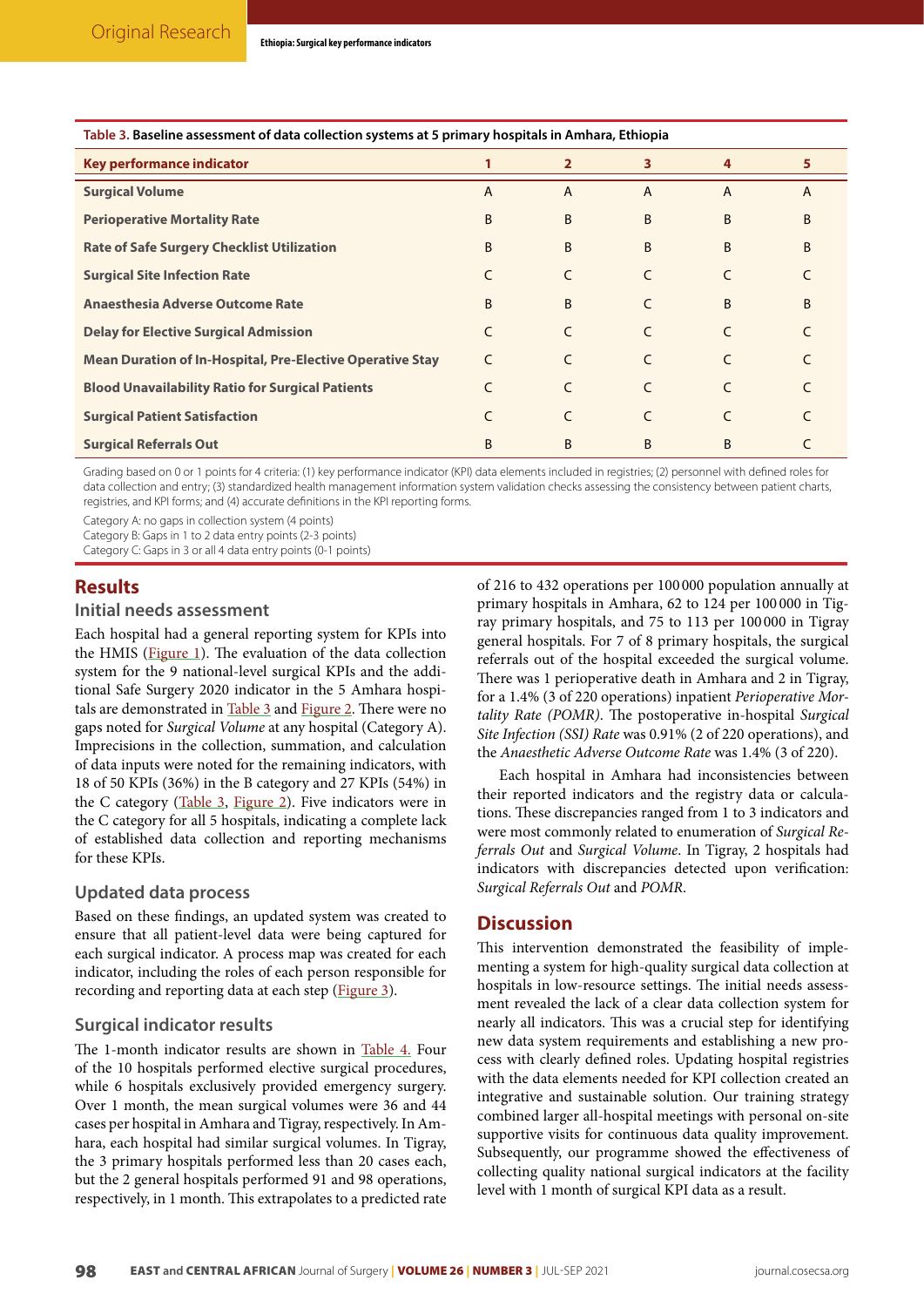| <b>Indicator</b>                                                     | <b>Amhara hospitals</b> |                |                |              |              | <b>Tigray hospitals</b> |                |              |          |              |
|----------------------------------------------------------------------|-------------------------|----------------|----------------|--------------|--------------|-------------------------|----------------|--------------|----------|--------------|
|                                                                      | 1                       | $\overline{2}$ | 3 <sup>1</sup> | 4            | 5            | 6                       | $\overline{7}$ | 8            | 9        | 10           |
| <b>Surgical Volume</b>                                               | 34                      | 36             | 28             | 50           | 32           | 9                       | 91             | 9            | 98       | 13           |
| <b>Perioperative Mortality Rate (POMR) (%)</b>                       | $\mathbf 0$             | 2.8            | $\mathbf 0$    | $\mathbf{0}$ | $\mathbf 0$  | $\mathbf{0}$            | $\mathbf 0$    | $\mathbf{0}$ | 1.0      | 7.7          |
| <b>Rate of Safe Surgery Checklist</b><br><b>Utilization (%)</b>      | 94                      | 50             | 100            | 100          | 91           | 25                      | 100            | 33.3         | 72       | 100          |
| <b>Surgical Site Infection (SSI) Rate (%)</b>                        | $\mathbf 0$             | $\mathbf{0}$   | $\Omega$       | $\Omega$     | $\mathbf{0}$ | $\mathbf{0}$            | 1.1            | $\mathbf{0}$ | $\Omega$ | 7.7          |
| <b>Anaesthetic Adverse Outcome Rate (%)</b>                          | $\mathbf 0$             | 2.8            | 3.5            | $\mathbf{0}$ | $\mathbf{0}$ | $\mathbf{0}$            | $\mathbf{0}$   | $\mathbf{0}$ | $\Omega$ | 7.7          |
| <b>Surgical Referrals Out</b>                                        | 46                      | 41             | 54             | 36           | 102          | 29                      | 47             | 44           | 37       | 18           |
| <b>Blood Unavailability Ratio for Surgical</b><br>Patients (%)       | 2.9                     | $\mathbf{0}$   | 17.2           | $\mathbf{0}$ | $\mathbf 0$  | 100                     | $\mathsf{a}$   | $\mathbf{0}$ | 17.7     | $\mathbf{0}$ |
| <b>Surgical Bed Occupancy Rate (%)</b>                               | 50.7                    | 47.4           | 39.7           | 23.9         | 46.7         | 4.8                     | 21.3           | 6.7          | 192.2    | 3.2          |
| <b>Elective Indicators</b>                                           |                         |                |                |              |              |                         |                |              |          |              |
| Delay for Elective Surgical Admission<br>(days)                      |                         |                | 1.00           | $\Omega$     |              |                         | 0.02           |              | 0.06     |              |
| Mean Duration of In-Hospital, Pre-<br>Elective Operative Stay (days) |                         |                | 1.00           | 1.00         |              |                         | 1.03           |              | 1.05     |              |
| Rate of First Elective Case On-Time<br>Theatre Performance (%)       |                         |                | 100            | 100          |              |                         | 44             |              | 100      |              |
| Rate of Cancellation of Elective Surgery<br>(%)                      |                         |                | $\Omega$       | $\mathbf{0}$ |              |                         | 3.3            |              | 17.7     |              |

<span id="page-7-0"></span>**Table 4. One-month surgical indicator results for April 2018 in Amhara and June 2018 in Tigray**

Shaded boxes indicate a discrepancy between reported data and the result of the quality check, with the corrected value listed in the table. a Data were not available for that month.

The surgical indicators chosen for Ethiopia's national health system were congruent with international standards as well as context-specific priorities. *Surgical Volume* was the most straightforward indicator to capture, given the previously established data system at these hospitals. Establishing systems for recording data through new hospital registers improved the feasibility of capturing data on complications, such as perioperative mortality, surgical site infection, and anaesthetic adverse outcomes. The study hospitals had relatively low rates of surgical complications during the 1-month data collection periods. *SSI Rate* and *POMR*, by definition, were limited to inpatient events. This parameter of strictly in-hospital complications improved the logistics of data capture due to the challenges of patient follow-up after discharge. However, excluding outpatient events likely led to underestimation of these indicators, as prior estimates indicate that nearly half of SSIs and one-third of complications will occur after discharge.[\[17\]](#page-10-6),[\[18\]](#page-10-7) Low surgical volume at several facilities, with means of 36 to 44 cases per month, also likely factored into the low complication rate. In the future, systems incorporating patient follow-up after discharge may be useful.[\[19\]](#page-10-8) Elective surgery indicators and the *Blood Availability Ratio for Surgical Patients* were difficult to capture given that the hospitals included in this study were relatively small with relatively low surgical volume. Future efforts are needed to determine the utility of these indicators in larger settings.

The training programme was instrumental in enabling hospital integration of these indicators. The initial all-hospital regional meeting provided opportunities for hospital teams to work together through case studies and gain familiarity with the new registers. It also allowed staff in similar roles (KPI focal persons or data managers) to share experiences and strategies. Given that it was not possible to have all hospital staff present at the initial roll-out, it would have been useful to have multiple sessions for the full training or additional in-hospital training sessions for those not present. On-site visits with local mentors and study staff were also key measures for troubleshooting data collection issues. Additionally, open communication lines with our study team via text messages and phone calls were utilized frequently for issues arising between visits. Data quality improved in the second region of implementation, Tigray ([Table 4\)](#page-7-0). This was likely due to lessons learned during the first stage in Amhara and more frequent on-site visits with mentors in Tigray. More attention was also given to adapting the reporting periods to align better with Ethiopia's calendar.

Previous estimates of surgical volume in Ethiopia have ranged from 43 to 148 operations per 100 000 population annually. $[20]$ , $[21]$  $[21]$  $[21]$  Our data indicate a similar rate for pri-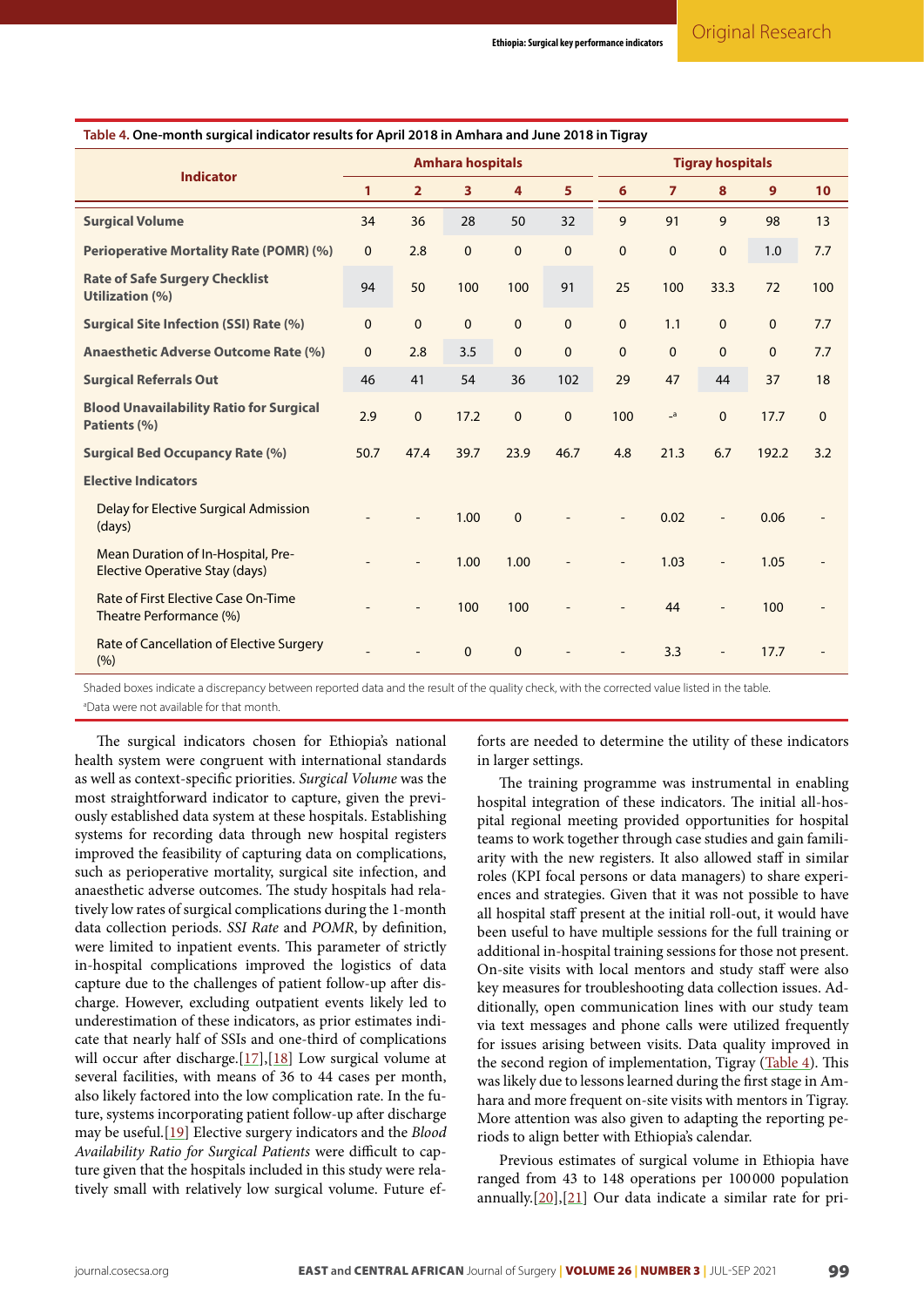<span id="page-8-0"></span>

#### **Figure 2. Initial needs assessment results for adequacy of data collection system to collect the 10 KPIs at 5 hospitals in Amhara, Ethiopia**

Deficits in initial data flow mechanisms were identified for all but 1 indicator: Surgical Volume.

AAO, Anaesthesia Adverse Outcome Rate; BUR, Blood Unavailability Ratio; DESA, Delay for Elective Surgical Admission; KPI, key performance indicator; MDHS, Mean Duration Hospital Stay; POMR, Perioperative Mortality Rate; SPS, Surgical Patient Satisfaction; SSCUR, Safe Surgery Checklist Utilization Rate; SSI, Surgical Site Infection Rate; SR, Surgical Referral

<span id="page-8-1"></span>

mary hospitals (62-124 and 216-432 operations per 100 000 in Tigray and Amhara, respectively) and general hospitals (75 113 operations per 100 000 in Tigray) based on hospital catchment populations in Ethiopia. However, SSI rates were substantially lower than previously reported in Ethiopia.[[22](#page-10-11)],[\[23](#page-10-12)] While capturing 30-day complication and death rates would be ideal, this was outside the scope for these national in-hospital indicators. Finding the balance between capturing all perioperative deaths and complications and implementing a feasible data system is a common challenge in low-resource settings.[\[24\]](#page-10-13)-[\[26\]](#page-10-14)

This study built on the efforts calling for more high-quality global surgical data, particularly in LMICs.[\[27\]](#page-10-15),[[28](#page-10-16)] Given the lack of available national-level data, preexisting reports on surgical indicators largely relied on literature reviews and

modelling.[\[4\]](#page-9-3),[[29\]](#page-10-17),[[30](#page-10-18)]-[[36](#page-10-19)] Internationally, the GlobalSurg Collaborative and the African Surgical Outcomes group have compiled perioperative outcomes data from LMICs through a coalition of surgical providers.[\[31\]](#page-10-20)-[\[33](#page-10-21)] International agencies like the World Federation of Societies of Anesthesiologists have quantified and mapped anaesthesia providers globally.[[34](#page-10-22)] Regional surveys of the 6 *Lancet* surgical indicators have been carried out in the Asia-Pacific region and Latin America.[\[35\]](#page-10-23),[[36\]](#page-10-19) These efforts provide a preliminary snapshot of the current state of surgery, but they do not include a mechanism for continued monitoring of these outcomes.

National facility-based surveys have formed the basis of emerging national surgical, obstetric, and anaesthesia plans (NSOAPs) in the nearby countries of Zambia, Tanzania,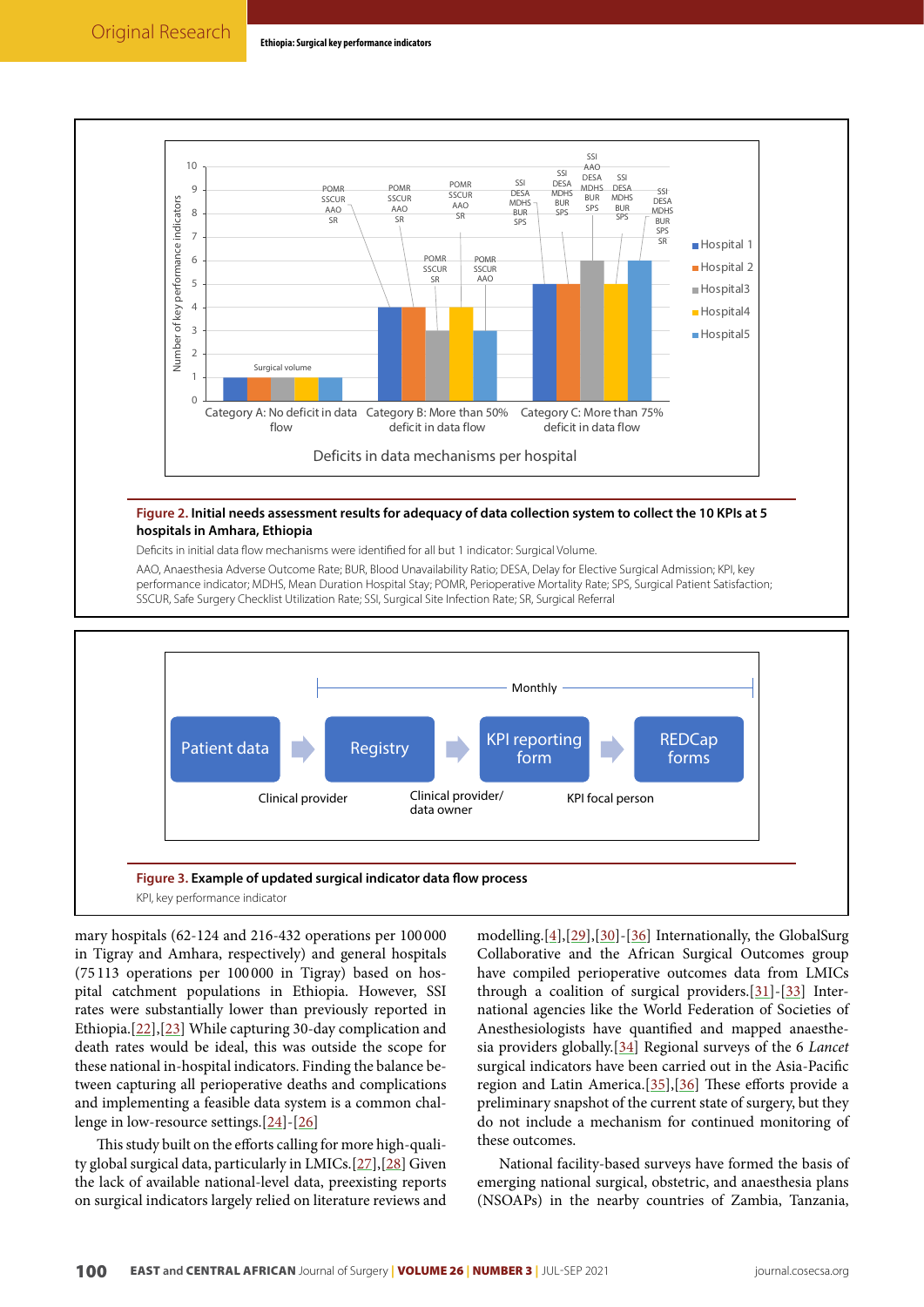and Rwanda.[[37](#page-10-24)]-[[39](#page-10-25)] These NSOAPs call for regular surgical data collection because information management, along with service monitoring and evaluation, is crucial to surgical systems development. $[40],[41]$  $[40],[41]$  $[40],[41]$  $[40],[41]$  $[40],[41]$  To our knowledge, this was the first study to demonstrate the integration of national surgical indicators as part of a monitoring and evaluation strategy for an emerging surgical policy.

## **Implications and future directions**

Regional commitments to operationalize the surgical KPIs have occurred in Amhara and Tigray, and a roadmap has been created to guide national scale-up.[[42](#page-11-1)] Future challenges include developing mechanisms for collecting the remaining KPIs, such as 2-hour surgical access and financial expenditures. Given the sizes of the hospitals in this intervention, implementation at larger hospitals will require significant adaptation. This initial training was resourceintensive in terms of the time and human resources required for in-hospital guidance. Identification of data champions at each hospital and both internal and external mechanisms for quality assurance will be required for adequate dissemination. Sustainability will depend on continued national-level integration and building sustainable platforms for data collection and reporting. With the clear benefits of digital data capture, the eventual goal will be to integrate these KPIs into Ethiopia's implementation of District Health Information Software 2 (DHIS2).<sup>[\[43\]](#page-11-2)</sup>,<sup>[[44](#page-11-3)]</sup> However, power disruptions and inconsistent internet connectivity will need to be factored into this roll-out.[\[15\]](#page-10-4)

### **Limitations**

There were several limitations to this study. Only 4 of the 10 hospitals performed elective procedures, thus limiting opportunities to collect data on the 4 elective surgery KPIs. Though the suite of registries was designed to capture data at several points throughout a patient's hospital admission, hospital workflow sometimes impacted the acquisition of certain data elements. For example, obstetric patients at 1 hospital bypassed the Admission and Discharge Registry, and thus not all data for these patients were captured. Dual calendars also affected KPI reporting periods. Monthly reporting periods used the Gregorian calendar in alignment with federal HMIS requirements. As hospitals typically used the Ethiopian calendar for day-to-day operations, translation of reporting periods between calendars often resulted in minor errors in data aggregation. Language was also a barrier, as some study activities and all study tools were in English. While this is consistent with current medical education and practice in Ethiopia, English was a second or even third language for some participants.

During the study period, Ethiopia faced political unrest resulting in a national state of emergency that restricted the study team's ability to travel. While the use of REDCap facilitated remote data monitoring, many facilities lacked consistent power and internet access, limiting the feasibility of these quality checks. Turnover of FMOH leadership also likely impacted the federal buy-in, future scale-up, and sustainability of this intervention. Earlier engagement with national HPMI

and data quality officers could have augmented national KPI integration and acceptance. Incorporating revisions into national registries sooner would have also eased this transition.

## **Conclusions**

This study demonstrated the integration of surgical data into a national health information system as part of a developing surgical policy and the associated results of implementing these data system at the hospital level. The surgical indicators, definitions, and mechanisms for national assimilation described here can be used by other countries looking to monitor their own NSOAPs or surgical systems and provide an opportunity for international comparison.

**Acknowledgement:** Funding was provided by the GE Foundation for study activities. The funding source had no role in the design or conduct of the study; collection, management, analysis, or interpretation of the data; preparation, review, or approval of the manuscript; or decision to submit the manuscript for publication.

## **References**

- <span id="page-9-0"></span>1. Farmer PE, Kim JY. Surgery and global health: a view from beyond the OR. *World J Surg*. 2008;32(4):533-536. doi:10.1007/s00268-008- 9525-9 [[View Article](https://doi.org/10.1007/s00268-008-9525-9)] [[PubMed](https://pubmed.ncbi.nlm.nih.gov/18311574/)]
- <span id="page-9-1"></span>2. Meara JG, Hagander L, Leather AJM. Surgery and global health: a Lancet Commission. *Lancet*. 2014;383(9911):12-13. doi:10.1016/ S0140-6736(13)62345-4 [[View Article](https://doi.org/10.1016/S0140-6736(13)62345-4)] [[PubMed](https://pubmed.ncbi.nlm.nih.gov/24332309/)]
- <span id="page-9-2"></span>3. Meara JG, Leather AJ, Hagander L, et al. Global Surgery 2030: evidence and solutions for achieving health, welfare, and economic development. *Lancet*. 2015;386(9993):569-624. doi:10.1016/S0140-6736(15)60160-X [[View Article](https://doi.org/10.1016/S0140-6736(15)60160-X)] [[PubMed](https://pubmed.ncbi.nlm.nih.gov/25924834/)]
- <span id="page-9-3"></span>4. Raykar NP, Ng-Kamstra JS, Bickler S, et al. New global surgical and anaesthesia indicators in the World Development Indicators dataset. *BMJ Glob Health*. 2017;2(2):e000265. doi:10.1136/ bmjgh-2016-000265 [[View Article](https://doi.org/10.1136/bmjgh-2016-000265)] [[PubMed](https://pubmed.ncbi.nlm.nih.gov/29225929/)]
- <span id="page-9-4"></span>5. Riviello R, Scott JW. Closing the data gaps for surgical care delivery in LMICs. *Lancet Glob Health*. 2016;4(3):e138-e139. doi:10.1016/ S2214-109X(16)00042-5 [[View Article](https://doi.org/10.1016/S2214-109X(16)00042-5)] [[PubMed](https://pubmed.ncbi.nlm.nih.gov/26916816/)]
- <span id="page-9-5"></span>6. Carlson LC, Lin JA, Ameh EA, et al. Moving from data collection to application: a systematic literature review of surgical capacity assessments and their applications. *World J Surg*. 2015;39(4):813- 821. doi:10.1007/s00268-014-2938-8 [[View Article](https://doi.org/10.1007/s00268-014-2938-8)] [[PubMed](https://pubmed.ncbi.nlm.nih.gov/25566980/)]
- <span id="page-9-6"></span>7. Blair KJ, Paladino L, Shaw PL, Shapiro MB, Nwomeh BC, Swaroop M. Surgical and trauma care in low- and middle-income countries: a review of capacity assessments. *J Surg Res*. 2017;210:139-151. doi:10.1016/j.jss.2016.11.005 [[View Article](https://doi.org/10.1016/j.jss.2016.11.005)] [[PubMed](https://pubmed.ncbi.nlm.nih.gov/28457320/)]
- <span id="page-9-7"></span>8. Price R, Makasa E, Hollands M. World Health Assembly Resolution WHA68.15: "Strengthening Emergency and Essential Surgical Care and Anesthesia as a Component of Universal Health Coverage"— Addressing the Public Health Gaps Arising from Lack of Safe, Affordable and Accessible Surgical and Anesthetic Services. *World J Surg*. 2015;39(9):2115-2125. doi:10.1007/s00268-015-3153-y [[View Article](https://doi.org/10.1007/s00268-015-3153-y)] [[PubMed](https://pubmed.ncbi.nlm.nih.gov/26239773/)]
- <span id="page-9-8"></span>9. Burssa D, Teshome A, Iverson K, et al. Safe surgery for all: early lessons from implementing a national government-driven surgical plan in Ethiopia. *World J Surg*. 2017;41(12):3038-3045. doi:10.1007/ s00268-017-4271-5 [[View Article](https://doi.org/10.1007/s00268-017-4271-5)] [[PubMed](https://pubmed.ncbi.nlm.nih.gov/29030677/)]
- <span id="page-9-9"></span>10. Ethiopia Federal Ministry of Health. *National Safe Surgery Strategic PLAN: Saving Lives Through Safe Surgery (SaLTS) Strategic Plan 2016– 2020*. Federal Ministry of Health; 2017. Accessed 28 September 2021. [https://www.safesurgery2020.org/s/2\\_SaLTS-Strategic-](https://www.safesurgery2020.org/s/2_SaLTS-Strategic-Plan-yh7p.pdf)[Plan-yh7p.pdf](https://www.safesurgery2020.org/s/2_SaLTS-Strategic-Plan-yh7p.pdf)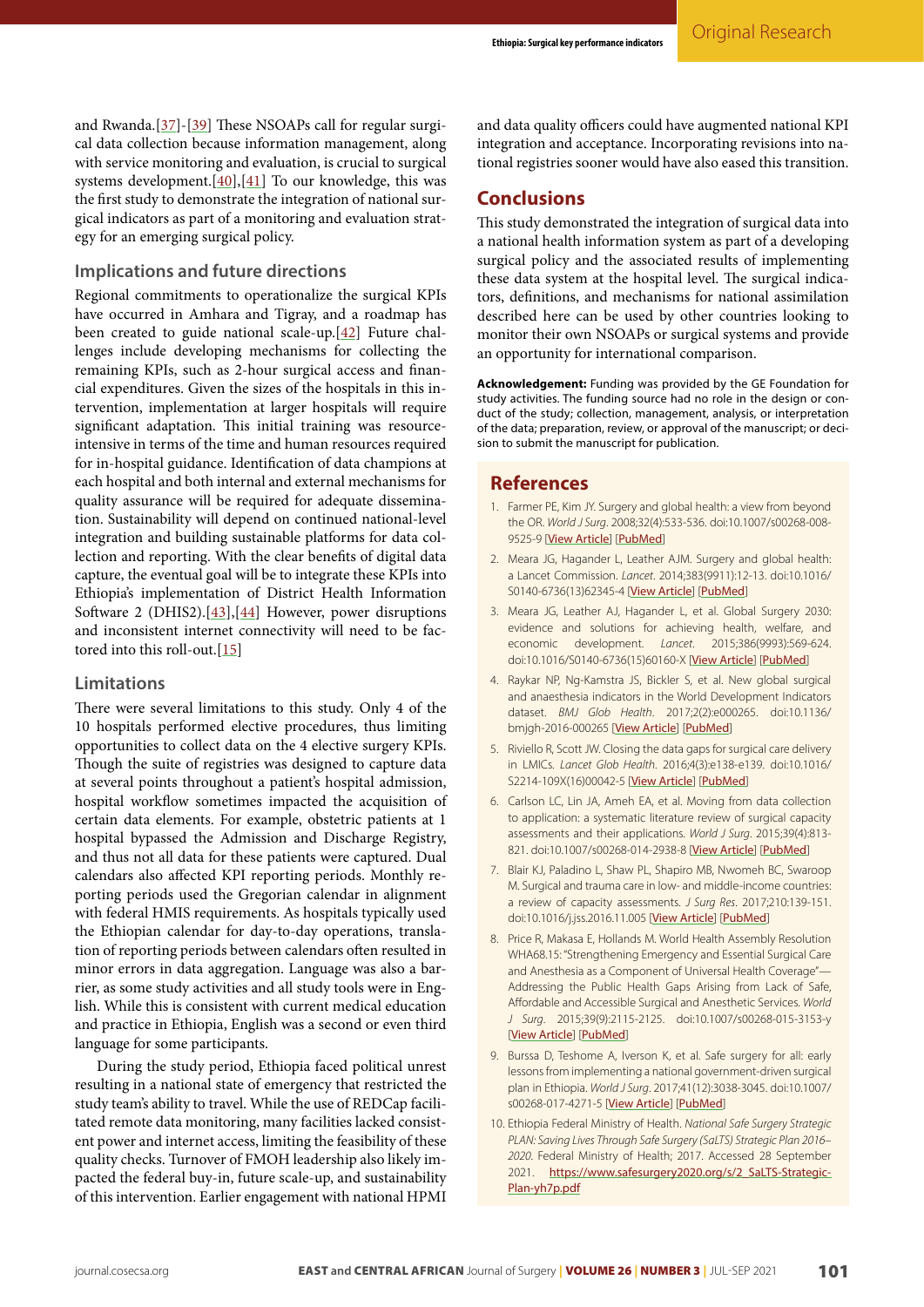- <span id="page-10-0"></span>11. Iverson KR, Ahearn O, Citron I, et al. Development of a surgical assessment tool for national policy monitoring & evaluation in Ethiopia: A quality improvement study. *Int J Surg*. 2020;80:231-240. doi:10.1016/j.ijsu.2020.03.025 [[View Article](https://doi.org/10.1016/j.ijsu.2020.03.025)] [[PubMed](https://pubmed.ncbi.nlm.nih.gov/32198096/)]
- <span id="page-10-1"></span>12. Ethiopia Federal Ministry of Health, Harvard Medical School Program in Global Surgery and Social Change. *SaLTS Monitoring and Evaluation Training Manual: Hospital Assessment Tool*. July 2017. Accessed 29 September 2021. <https://www.pgssc.org/ethiopia>
- <span id="page-10-2"></span>13. Ethiopia Federal Ministry of Health, Harvard Medical School Program in Global Surgery and Social Change. *SaLTS Safe Surgery 2020. Key Performance Indicator Training Manual*. 2018. Accessed 29 September 2021. <https://www.pgssc.org/ethiopia>.
- <span id="page-10-3"></span>14. Ethiopia Federal Ministry of Health. *Hospital Performance Monitoring and Improvement Manual.* 2nd ed. Federal Ministry of Health; 2017.
- <span id="page-10-4"></span>15. Iverson KR, Garringer K, Ahearn O, et al; Safe Surgery 2020 Collaborators. Mixed-methods assessment of surgical capacity in two regions in Ethiopia. *Br J Surg*. 2019;106(2):e81-e90. doi:10.1002/ bjs.11032 [[View Article](https://doi.org/10.1002/bjs.11032)] [[PubMed](https://pubmed.ncbi.nlm.nih.gov/30620064/)]
- <span id="page-10-5"></span>16. Harris PA, Taylor R, Thielke R, Payne J, Gonzalez N, Conde JG. Research electronic data capture (REDCap)—a metadata-driven methodology and workflow process for providing translational research informatics support. *J Biomed Inform*. 2009;42(2):377-381. doi:10.1016/j.jbi.2008.08.010 [[View Article](https://doi.org/10.1016/j.jbi.2008.08.010)] [[PubMed](https://pubmed.ncbi.nlm.nih.gov/18929686/)]
- <span id="page-10-6"></span>17. Starr N, Gebeyehu N, Tesfaye A, et al. Value and feasibility of telephone follow-up in Ethiopian surgical patients. *Surg Infect (Larchmt)*. 2020;21(6):533-539. doi:10.1089/sur.2020.054 [[View Article](https://doi.org/10.1089/sur.2020.054)] [[PubMed](https://pubmed.ncbi.nlm.nih.gov/32301651/)]
- <span id="page-10-7"></span>18. Woelber E, Schrick EJ, Gessner BD, Evans HL. Proportion of surgical site infections occurring after hospital discharge: a systematic review. *Surg Infect (Larchmt)*. 2016;17(5):510-519. doi:10.1089/ sur.2015.241 [[View Article](https://doi.org/10.1089/sur.2015.241)] [[PubMed](https://pubmed.ncbi.nlm.nih.gov/27463235/)]
- <span id="page-10-8"></span>19. Forrester JA, Koritsanszky L, Parsons BD, et al. development of a surgical infection surveillance program at a tertiary hospital in Ethiopia: lessons learned from two surveillance strategies. *Surg Infect (Larchmt)*. 2018;19(1):25-32. doi:10.1089/sur.2017.136 [[View Article](https://doi.org/10.1089/sur.2017.136)] [[PubMed](https://pubmed.ncbi.nlm.nih.gov/29135348/)]
- <span id="page-10-9"></span>20. Loutfi A, Pickering JL. The spectrum of surgery in Ethiopia. *Can J Surg*. 1993;36(1):91-95. [[PubMed](https://pubmed.ncbi.nlm.nih.gov/8443727/)]
- <span id="page-10-10"></span>21. LeBrun DG, Chackungal S, Chao TE, et al. Prioritizing essential surgery and safe anesthesia for the Post-2015 Development Agenda: operative capacities of 78 district hospitals in 7 lowand middle-income countries. *Surgery*. 2014;155(3):365-373. doi:10.1016/j.surg.2013.10.008 [[View Article](https://doi.org/10.1016/j.surg.2013.10.008)] [[PubMed](https://pubmed.ncbi.nlm.nih.gov/24439745/)]
- <span id="page-10-11"></span>22. Adane F, Mulu A, Seyoum G, Gebrie A, Lake A. Prevalence and root causes of surgical site infection among women undergoing caesarean section in Ethiopia: a systematic review and metaanalysis. *Patient Saf Surg*. 2019;13(34):34. doi:10.1186/s13037-019- 0212-6 [[View Article](https://doi.org/10.1186/s13037-019-0212-6)] [[PubMed](https://pubmed.ncbi.nlm.nih.gov/31673291/)]
- <span id="page-10-12"></span>23. Legesse Laloto T, Hiko Gemeda D, Abdella SH. Incidence and predictors of surgical site infection in Ethiopia: prospective cohort. *BMC Infect Dis*. 2017;17(1):119. doi:10.1186/s12879-016-2167-x [[View Article](https://doi.org/10.1186/s12879-016-2167-x)] [[PubMed](https://pubmed.ncbi.nlm.nih.gov/28158998/)]
- <span id="page-10-13"></span>24. Ng-Kamstra JS, Greenberg SL, Kotagal M, et al. Use and definitions of perioperative mortality rates in low-income and middle-income countries: a systematic review. *Lancet*. 2015;385(suppl 2):S29. doi:10.1016/S0140-6736(15)60824-8 [[View Article](https://doi.org/10.1016/S0140-6736(15)60824-8)] [[PubMed](https://pubmed.ncbi.nlm.nih.gov/26313076/)]
- 25. Ng-Kamstra JS, Arya S, Greenberg SLM, et al. Perioperative mortality rates in low-income and middle-income countries: a systematic review and meta-analysis. *BMJ Glob Health*. 2018;3(3):e000810. doi:10.1136/bmjgh-2018-000810 [[View Article](https://doi.org/10.1136/bmjgh-2018-000810)] [[PubMed](https://pubmed.ncbi.nlm.nih.gov/29989045/)]
- <span id="page-10-14"></span>26. Sawyer RG, Evans HL. Surgical site infection-the next frontier in global surgery. *Lancet Infect Dis*. 2018;18(5):477-478. doi:10.1016/ S1473-3099(18)30118-X [[View Article](https://doi.org/10.1016/S1473-3099(18)30118-X)] [[PubMed](https://pubmed.ncbi.nlm.nih.gov/29452939/)]
- <span id="page-10-15"></span>27. German Global Surgery Association, Harvard Medical School Program in Global Surgery and Social Change. *Global Surgery and Anaesthesia Statistics: The Importance of Data Collection*. The G4 Alliance; 2018. Accessed 29 September 2021. [https://](https://gallery.mailchimp.com/dd9db680c07f4e88485196260/files/01801d8f-f374-4b14-9404-fcd532ca06a9/Surgical_AnaesthesiaDataReport.pdf) [gallery.mailchimp.com/dd9db680c07f4e88485196260/](https://gallery.mailchimp.com/dd9db680c07f4e88485196260/files/01801d8f-f374-4b14-9404-fcd532ca06a9/Surgical_AnaesthesiaDataReport.pdf) [files/01801d8f-f374-4b14-9404-fcd532ca06a9/Surgical\\_](https://gallery.mailchimp.com/dd9db680c07f4e88485196260/files/01801d8f-f374-4b14-9404-fcd532ca06a9/Surgical_AnaesthesiaDataReport.pdf) [AnaesthesiaDataReport.pdf](https://gallery.mailchimp.com/dd9db680c07f4e88485196260/files/01801d8f-f374-4b14-9404-fcd532ca06a9/Surgical_AnaesthesiaDataReport.pdf).
- <span id="page-10-16"></span>28. Juran S, Gruendl M, Marks IH, et al. The need to collect, aggregate, and analyze global anesthesia and surgery data. La nécessité de collecter, regrouper et analyser les données sur l'anesthésie et la chirurgie dans le monde. *Can J Anaesth*. 2019;66(2):218-229. doi:10.1007/s12630-018-1261-5 [[View Article](https://doi.org/10.1007/s12630-018-1261-5)] [[PubMed](https://pubmed.ncbi.nlm.nih.gov/30484168/)]
- <span id="page-10-17"></span>29. Holmer H, Bekele A, Hagander L, et al. Evaluating the collection, comparability and findings of six global surgery indicators. *Br J Surg*. 2019;106(2):e138-e150. doi:10.1002/bjs.11061 [[View Article](https://doi.org/10.1002/bjs.11061)] [[PubMed](https://pubmed.ncbi.nlm.nih.gov/30570764/)]
- <span id="page-10-18"></span>30. Marks IH, Kamali P, Khan MA, et al. Data for the sustainable development of surgical systems: a global collaboration. WDI surgical indicators data collection 2016. 2016. Accessed 29 September 2021. [https://docs.wixstatic.com/ugd/](https://docs.wixstatic.com/ugd/d9a674_967bde5252664b709f19e691bf6732fd.pdf) [d9a674\\_967bde5252664b709f19e691bf6732fd.pdf](https://docs.wixstatic.com/ugd/d9a674_967bde5252664b709f19e691bf6732fd.pdf)
- <span id="page-10-20"></span>31. GlobalSurg Collaborative. Mortality of emergency abdominal surgery in high-, middle- and low-income countries [published correction appears in Br J Surg. 2017 Apr;104(5):632]. *Br J Surg*. 2016;103(8):971-988. doi:10.1002/bjs.10151 [[View Article](https://doi.org/10.1002/bjs.10151)] [[PubMed](https://pubmed.ncbi.nlm.nih.gov/27145169/)]
- 32. GlobalSurg Collaborative. Surgical site infection after gastrointestinal surgery in high-income, middle-income, and lowincome countries: a prospective, international, multicentre cohort study. *Lancet Infect Dis*. 2018;18(5):516-525. doi:10.1016/S1473- 3099(18)30101-4 [[View Article](https://doi.org/10.1016/s1473-3099(18)30101-4)] [[PubMed](https://pubmed.ncbi.nlm.nih.gov/29452941/)]
- <span id="page-10-21"></span>33. Biccard BM, Madiba TE, Kluyts HL, et al. Perioperative patient outcomes in the African Surgical Outcomes Study: a 7-day prospective observational cohort study. *Lancet*. 2018;391(10130):1589-1598. doi:10.1016/S0140-6736(18)30001-1 [[View Article](https://doi.org/10.1016/s0140-6736(18)30001-1)] [[PubMed](https://pubmed.ncbi.nlm.nih.gov/29306587/)]
- <span id="page-10-22"></span>34. World anaesthesiology workforce map. World Federation of Societies of Anaesthesiologists. Accessed 29 September 2021. <https://www.wfsahq.org/workforce-map>
- <span id="page-10-23"></span>35. Guest GD, McLeod E, Perry WRG, et al. Collecting data for global surgical indicators: a collaborative approach in the Pacific Region. *BMJ Glob Health*. 2017;2(4):e000376. doi:10.1136/ bmjgh-2017-000376 [[View Article](https://doi.org/10.1136/bmjgh-2017-000376)] [[PubMed](https://pubmed.ncbi.nlm.nih.gov/29225948/)]
- <span id="page-10-19"></span>36. Peck G, Roa L, Barthlemy EJ, et al. Improving global emergency and essential surgical care in Latin America and the Caribbean: A collaborative approach. *Bull Am Coll Surg*. 2019;104(3):24-39. [[View Article](https://bulletin.facs.org/2019/03/improving-global-emergency-and-essential-surgical-care-in-latin-america-and-the-caribbean-a-collaborative-approach/)]
- <span id="page-10-24"></span>37. Mukhopadhyay S, Lin Y, Mwaba P, et al. Implementing World Health Assembly Resolution 68.15: National surgical, obstetric, and anesthesia strategic plan development--the Zambian experience. *Bull Am Coll Surg*. 2017;102(6):28-35. [[View Article](https://bulletin.facs.org/2017/06/implementing-world-health-assembly-resolution-68-15/)] [[PubMed](https://pubmed.ncbi.nlm.nih.gov/28885807/)]
- 38. Citron I, Jumbam D, Dahm J, et al. Towards equitable surgical systems: development and outcomes of a national surgical, obstetric and anaesthesia plan in Tanzania. *BMJ Glob Health*. 2019;4(2):e001282. doi:10.1136/bmjgh-2018-001282 [[View Article](https://doi.org/10.1136/bmjgh-2018-001282)] [[PubMed](https://pubmed.ncbi.nlm.nih.gov/31139445/)]
- <span id="page-10-25"></span>39. Sonderman KA, Muhawenimana E, Taylor K, et al. Use of a baseline assessment of Rwanda's health system to inform a national surgical, obstetric, and anesthesia strategic plan. *J Am Coll Surg*. 2018;227(4):S134-S135. doi:10.1016/j.jamcollsurg.2018.07.273 [[View Article](https://doi.org/10.1016/j.jamcollsurg.2018.07.273)]
- <span id="page-10-26"></span>40. World Health Organization. *Surgical Care Systems Strengthening: Developing National Surgical, Obstetric and Anaesthesia Plans*. World Health Organization; 2017. Accessed 29 September 2021. [http://](http://www.who.int/iris/handle/10665/255566) [www.who.int/iris/handle/10665/255566](http://www.who.int/iris/handle/10665/255566)